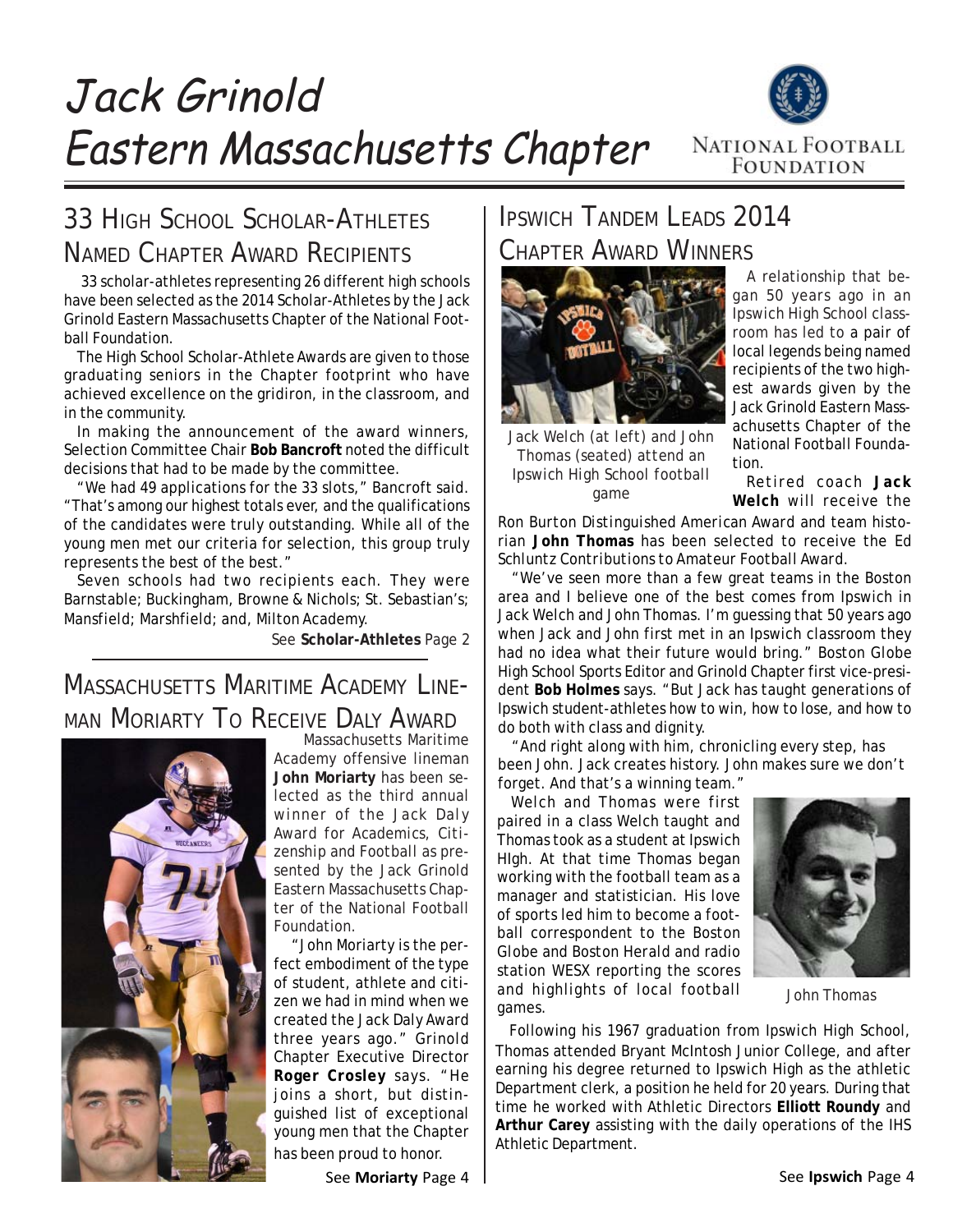### **Rhett Adley High School: Lexington College choice: Stony Brook University** A wide receiver and cornerback … the leading scorer in Division 1 last fall with 118 points … caught 59 passes for 1,239 yards and 16 touchdowns … a Middlesex League All-Star… *Boston Globe* and *Herald* All-Scholastic teams … started a non-profit that sends care packages overseas to troops. **Jon Baker High School: Millis College choice: Boston College** An All-Scholastic lineman and Tri-Valley League All-Star lineman all four years of high school … has already enrolled at Boston College … a member of the Mass Coaches All-State team will graduate with a 4.6 GPA on a 4.0 scale … speaks fluent Spanish. Sam Benger **Michael School: High School: Hingham College choice: Carnegie Mellon University** Patriot League All-Star at running back and defensive back … a *Patriot Ledger* All-Scholastic … winner of the Team Academic Award … a member of the National Honor Society, Century, and Spanish Clubs … will play for the South squad in the annual Shriners game. **Aidan Beresford High School: Marshfield College choice: Brown University** A two-time Atlantic Coast League All-Star ... one of the top linemen in the state ... the Rams' team captain ... ranked 17<sup>th</sup> in a class of 320 with a 4.39 GPA … National Honor Society … Student Council treasurer. **John Bernard High School: Needham College choice: Tufts, Northeastern or UMass** A two-year starter at wide receiver and safety … Bay State Conference All-Star his senior year … led the Rockets this past fall in tackles and interceptions as Needham finished with a 7-4 mark … scored a perfect 800 on the math SAT. Colby Blaze **Migh School: Barnstable College choice: Harvard University** College choice: Harvard University An Old Colony League All-Star at receiver and defensive back … Barnstable went 9-2 with … the top-ranked student in his class of 364 … captain of the basketball team … senior class president … plays tennis in the spring … a youth basketball and football coach. **Matthew Bonazzoli High School: Buckingham, Browne & Nichols College choice: Macalester College College**Two-time ISL All-Star at running back and corner … captain of the football and basketball teams … won the school's Stonestreet Prize given to a student-athlete for academic integrity and good sportsmanship. **Joe Byrnes High School: Ashland College choice: Tufts University** Two-time Tri-Valley League All-Star … in baseball he's an all-star pitcher …this winter he was named the TVL MVP in basketball … led Ashland in receptions, receiving yards, and touchdowns, and interceptions and kick returns for touchdowns … National Honor Society. **Jordan Corbett-Frank High School: Winthrop College choice: University of Maryland** Four-year starter for the Vikings … Northeastern Conference All-Star honor as a running back and linebacker … last fall ran for 1,136 yards and earned his third Ed MacFarland student-Athlete Award ... a member of the track and sailing teams ... captain of each ...ranked 5<sup>th</sup> in a class of 145. **Zach Duguid High School: Beverly College choice: MIT** Two-year starter at guard and defensive end … named to the Northeastern Conference All-Star team his senior year … in his junior year, Beverly won the Division 2A Super Bowl ... ranked 4<sup>th</sup> in a class of 314 and scored a perfect 800 on the math portion of the SAT ... also plays basketball and lacrosse. **Dan Fulham High School: St. Sebastian's College choice: Middlebury College** Three-year starter at defensive end and tight end … led the Arrows in quarterback sacks during that time … a two-time ISL All-Star …last season was named to the New England Class B All-Star team. Peter Graves **Milton Academy College choice: Harvard University High School: Milton Academy College choice: Harvard University** Had 11 sacks, 40 solo tackles, 25 quarterback pressures, and 16 tackles for losses in just seven games last fall … a tight end and defensive end … ISL All-Star … will play at Harvard following a post-grad year at Phillips Exeter … volunteered with Special Olympics for the past three years. **James Hendren High School: Dexter School College choice: Boston College** The NEPSAC Lineman of the Year for Class C, will play at Boston … 6'7", 285 pound offensive tackle and defensive lineman is one of the most dominant players in New England ... Dexter finished 7-2 last fall including a berth in a NEPSAC postseason bowl game ... ranked 8<sup>th</sup> in a class of 42.

**Drew Jacobs High School: Milton Academy College choice: Middlebury College** Running back and linebacker … finished his career with 50 touchdowns … named the ISL co-MVP in 2013 after rushing for 1,300 yards and leading the league in scoring … NEPSAC Class B All-Star team … in his junior year he volunteered for more community service hours than any other student.

**Matt Jeye High School: Holliston College choice: Wesleyan University** Two-year starter at quarterback … led Division 4 with 24 touchdown passes last fall … Tri-Valley League's Offensive Player of the Year … *Boston Globe* All-Scholastic team … National Honor Society … volunteered at the Holliston Food Pantry, Relay for Life, and Holliston Walks for Dana Farber.

**Benjamin Joyal High School: Marshfield College choice: Massachusetts Maritime Academy** Marshfield's Most Valuable Player last fall … Two-year starter at running back and defensive back … earned Atlantic Coast League All-Star honors his senior year, when he was also captain … National Honor Society … School Advisory Council, Student Council, and State Student Advisory Council.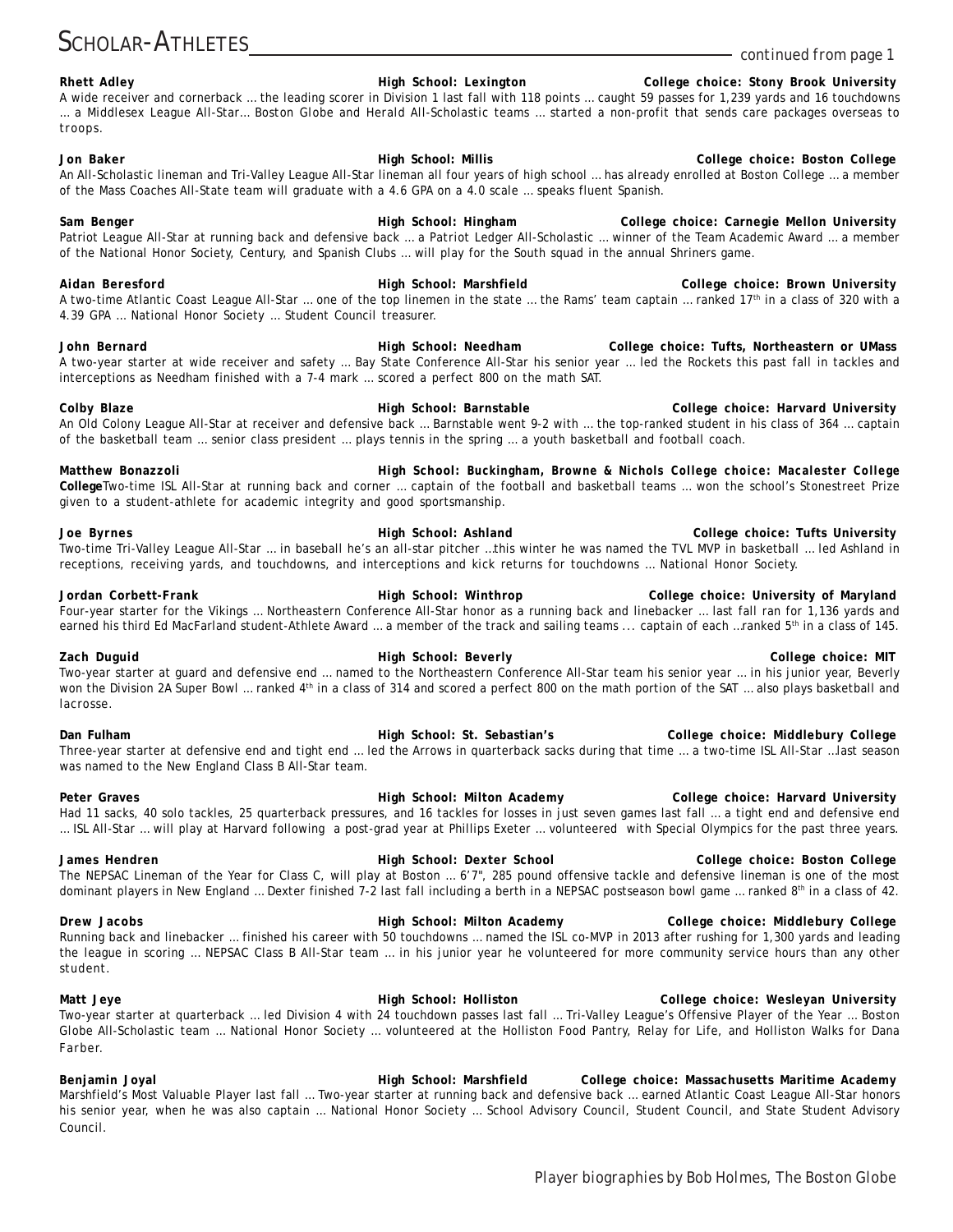#### **Shayne Kaminski Microsoft College College College College College choice: Wesleyan University High School: Xaverian College choice: Wesleyan University** *Boston Herald* and *Boston Globe* All-Scholastic … three-year starter … running back and defensive back … led Xaverian with 15 touchdowns last fall … in the Division 1 South final ran for 200 yards and two TDs … Catholic Conference All-Star … plays lacrosse for Xaverian's 2013 state championship team.

#### **Chris Kennedy High School: Barnstable College choice: Babson or Carnegie Mellon** Two-time Old Colony League All-Star ... started at guard and inside linebacker ... team captain ... president of the National Honor Society ... played the lead role in the spring drama club performance of "The Sound of Music" ... ranked 7th in a class of 364 with a 4.64 GPA.

**Grant Kramer High School: Duxbury College choice: U.S. Military Academy** Three-year starter on the line … named a *Boston Herald* All-Scholastic as well as to the Mass Coaches Association All-State team … team captain and a Patriot League All-Star … participates in Best Buddies and Father Bill's Soup Kitchen … earned the Student Summa Award in American History this year.

**Erik Kushner High School: Sharon High School: Sharon College choice: Colgate University** Three-year starter at tight end, defensive end, and outside linebacker … Coach Dave Morse praises Kushner's "incredible leadership skills."… He's also founder of the school's Investment Club … has three sisters, all of whom play sports.

Jonathan Lilley **Michael School: Boston College High College choice: University of Pennsylvania** Played offense, defense, and special teams … a Catholic Conference All-Star … had 40 tackles from his outside linebacker position and five receptions as a tight end … earned the Scholar-Athlete Award as a junior … volunteered more than 60 hours of his time to My Brother's Keeper, a food pantry and clothing distribution center.

**Connor Moriarty High School: Walpole College choice: Tufts University** Two-year starter on offense and defense as well as a two-year captain … running back and safety … instrumental in Walpole averaging better than 30 ppg despite missing six games with a leg injury … member of the National Honor Society … a tutor and School Retreat Leader.

**Dylan Oxsen High school: Plymouth South College choice: Assumption College** Two-time *Globe* and *Herald* All-Scholastic … twice named the *Globe*'s Divisional Player of the Year … finished with more than 4,000 career rushing yards including 2,165 his senior year … twice named to the Mass Coaches All-State team and was the only junior to receive that honor … National Honor Society … wrestles and runs track.

**Nick Paganetti High School: Scituate College choice: WPI** 6'3", 295-pounds … two-year starter and a force at right tackle … Scituate ran for a school record 2,650 yards … Patriot League All-Star … ranked No. 9 in a class of 188 … he and his family have led a flag football program for kids … volunteer coach and tutor.

**Dante Papas High School: Buckingham, Browne & Nichols College choice: Amherst College** twice earned ISL All-Star honors … two-year starter at fullback and linebacker … team captain … named BB&N's Defensive Player of the Year … volunteers at the Perkins School for the Blind … camp counselor at BB&N's All Sports Camps … organized the Zach McLeod 3on3 Hoop Tourney.

**Greg Roder High School: Lincoln-Sudbury College choice: Amherst College** Team captain and a three-year starter at defensive back and running back led … L-S in rushing yards despite of missing three games with an injury … the Warriors' second-leading tackler and had two interceptions … an outstanding lacrosse player … a member of Mentors in Violence Prevention.

**Jonathan Saurman High School: Austin Prep College choice: College of the Holy Coss** Coach Bill Maradei calls Saurman a "dedicated athlete and leader in our school." … National Honor Society … president of the Student Council ... three-year starter at running back and defensive back … earned Catholic Central Large All-Star honors … ran for 974 yards and 10 touchdowns and had 14 receptions for five touchdowns.

**Brad Scuzzarella High School: Lynn Classical College choice: WPI** Running back and defensive back … earned Northeastern Conference All-Star honors the last two years … seventh leading scorer in Division 2 last fall with 14 touchdowns … ranked No. 10 in a class of 318 … captain of both the football and baseball teams … runs indoor track … volunteers at his elementary school.

**Connor Strachan High School: St. Sebastian's College choice: Boston College** *Boston Herald* and *Boston Globe* All-Scholastic linebacker … Mass Coaches All-State team … had 81 tackles including 10 for a loss … ran for 556 yards and 10 touchdowns … team captain … named ISL co-MVP this fall along with being named a NEPSAC Class B All-Star.

**Zach Thomas High School: Arlington College choice: Tufts University** Three-year starter at tight end and linebacker … Middlesex League All-Star, Arlington's MVP, and a Shriners All-Star … team won the Middlesex Liberty title … captain … vice-president of the Student Council … representative to the New England Student Leadership Council …Certified in CPR … Volunteer for Outreach for Seniors program.

#### **Marcus Urann High School: Duxbury High School: Duxbury College choice: MIT** Made all the defensive calls from his middle linebacker position ... 220 career tackles, including 97 this past fall ... captain of the football team ... also plays lacrosse … an Eagle Scout … president of the National Honor Society and vice-president of SADD.

**Kyle Wisnieski High School: Mansfield College choice: Bentley Universtiy** The starting quarterback on the top-ranked team in the state … led Mansfield to a 13-0 record, throwing for 25 touchdowns during the regular season … *Boston Globe* and *Boston Herald* All-Scholastic … Coaches All-State team … captain of the basketball team and a Hockomock All-Star in hoops … Volunteer with Mansfield youth basketball.

#### **Steven Zieselman High School: Mansfield College choice: Colby College** Two-year starter on the offensive and defensive lines for the state's top-ranked team (13-0) … Hockomock All-Star … team captain … led an offense that totaled 4,900 yards and scored 428 points … "Grave Digger Award" which goes to the team's top lineman.